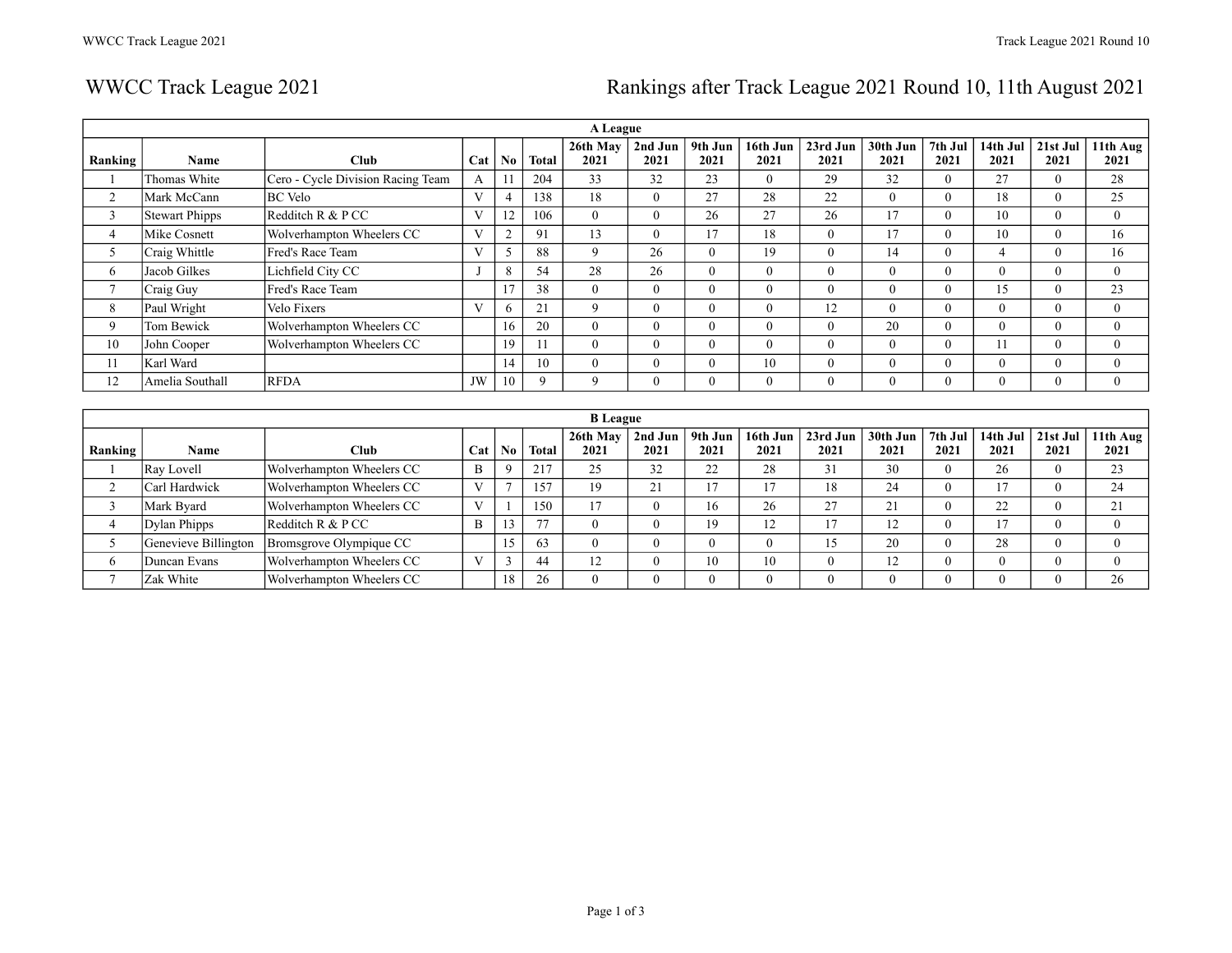# **Endurance League**

|               |                       |                           |                | Wk             | Wk             | Wk             | W              |
|---------------|-----------------------|---------------------------|----------------|----------------|----------------|----------------|----------------|
| <b>Number</b> | <b>Name</b>           | Team                      | <b>Total</b>   |                |                |                |                |
| 11            | Thomas White          | Cero-Cycle Division RT    | 19             |                | 3              | 3              |                |
| 4             | Mark McCann           | <b>BC</b> Velo            | 8              |                |                | $\overline{2}$ | $\overline{c}$ |
| 12            | <b>Stewart Phipps</b> | Redditch R&P CC           | 6              |                |                |                |                |
| 8             | Jacob Gilkes          | Lichfield City CC         | 4              | $\overline{c}$ | $\overline{c}$ |                |                |
| 6             | Paul Wright           | Velo Fixers               | 3              | 3              |                |                |                |
| 17            | Craig Guy             | Fred's Race Team          | 3              |                |                |                |                |
| 16            | Tom Bewick            | Wolverhampton Wheelers CC | $\overline{c}$ |                |                |                |                |
| 5             | Craig Whittle         | Wolverhampton Wheelers CC |                |                |                |                |                |
| 2             | Mike Cosnett          | Wolverhampton Wheelers CC |                |                |                |                |                |
| 19            | John Cooper           | Wolverhampton Wheelers CC |                |                |                |                |                |

| mber           | Name           | Team                      | <b>Total</b> | Wk | Wk | Wk | Wk     | Wk     | Wk             | Wk | Wk        | Wk | Wk     |
|----------------|----------------|---------------------------|--------------|----|----|----|--------|--------|----------------|----|-----------|----|--------|
|                |                |                           |              |    |    |    |        | э      | o              |    | $\bullet$ |    | 10     |
| 11             | Thomas White   | Cero-Cycle Division RT    | 19           |    |    |    |        |        | $\sim$         |    |           |    |        |
| 4              | Mark McCann    | <b>BC</b> Velo            | 8            |    |    |    | $\sim$ | $\sim$ |                |    |           |    | $\sim$ |
| 12             | Stewart Phipps | Redditch R&P CC           | <sub>0</sub> |    |    |    |        |        |                |    |           |    |        |
| 8              | Jacob Gilkes   | Lichfield City CC         |              | r  |    |    |        |        |                |    |           |    |        |
| 6              | Paul Wright    | Velo Fixers               |              |    |    |    |        |        |                |    |           |    |        |
| 17             | Craig Guy      | Fred's Race Team          | $\sim$       |    |    |    |        |        |                |    | $\sim$    |    |        |
| 16             | Tom Bewick     | Wolverhampton Wheelers CC | $\sim$       |    |    |    |        |        | $\overline{ }$ |    |           |    |        |
| 5              | Craig Whittle  | Wolverhampton Wheelers CC |              |    |    |    |        |        |                |    |           |    |        |
| $\overline{2}$ | Mike Cosnett   | Wolverhampton Wheelers CC |              |    |    |    |        |        |                |    |           |    |        |
| 19             | John Cooper    | Wolverhampton Wheelers CC |              |    |    |    |        |        |                |    |           |    |        |

|                |                       |                         |                | Wk | Wk             | Wk | W              |
|----------------|-----------------------|-------------------------|----------------|----|----------------|----|----------------|
| <b>Number</b>  | <b>Name</b>           | <b>Team</b>             | Total          |    |                | 3  | 4              |
| 12             | <b>Stewart Phipps</b> | Redditch R&P CC         | 14             |    |                | 3  | $\overline{c}$ |
| 11             | Thomas White          | Cero-Cycle Division RT  | 14             | 3  | 3              |    |                |
| 4              | Mark McCann           | <b>BC</b> Velo          | 6              | 2  |                |    |                |
| 13             | Dylan Phipps          | Redditch R&P CC         | 5              |    |                | 2  |                |
| 17             | Craig Guy             | Fred's Race Team        | 5              |    |                |    |                |
| 5              | Craig Whittle         | Wolverhampton Wheelers  | 4              |    |                |    |                |
| ⇁              | Carl Hardwick         | Wolverhampton Wheelers  | 3              |    | $\overline{c}$ |    |                |
| $\mathfrak{D}$ | Mike Cosnett          | Wolverhampton Wheelers  | 3              |    |                |    |                |
| 15             | Genevieve Billington  | Bromsgrove Olympique CC | 3              |    |                |    |                |
| 16             | Tom Bewick            | Wolverhampton Wheelers  | $\overline{c}$ |    |                |    |                |
|                | Mark Byard            | Wolverhampton Wheelers  |                |    |                |    |                |

# **Sprinters League**

|                |                      |                         |              | Wk     | Wk     | Wk | Wk     | Wk          | Wk           | Wk | Wk     | Wk | Wk |
|----------------|----------------------|-------------------------|--------------|--------|--------|----|--------|-------------|--------------|----|--------|----|----|
| mber           | Name                 | Team                    | Total        |        |        |    |        |             | 6            |    | 8      | 9  | 10 |
| 12             | Stewart Phipps       | Redditch R&P CC         | 14           |        |        |    | $\sim$ |             | $\sim$<br>J. |    |        |    |    |
| 11             | Thomas White         | Cero-Cycle Division RT  | 14           |        | $\sim$ |    |        | $\sim$<br>∠ | $\sim$<br>3  |    |        |    |    |
| $\overline{4}$ | Mark McCann          | <b>BC</b> Velo          | <sub>0</sub> | $\sim$ |        |    |        |             |              |    |        |    |    |
| 13             | Dylan Phipps         | Redditch R&P CC         |              |        |        | ◠  |        |             |              |    |        |    |    |
| 17             | Craig Guy            | Fred's Race Team        |              |        |        |    |        |             |              |    | $\sim$ |    |    |
| 5              | Craig Whittle        | Wolverhampton Wheelers  |              |        |        |    | $\sim$ |             |              |    |        |    |    |
| 7              | Carl Hardwick        | Wolverhampton Wheelers  |              |        | $\sim$ |    |        |             |              |    |        |    |    |
| 2              | Mike Cosnett         | Wolverhampton Wheelers  |              |        |        |    |        |             | $\sim$       |    |        |    |    |
| 15             | Genevieve Billington | Bromsgrove Olympique CC |              |        |        |    |        |             |              |    | $\sim$ |    |    |
| 16             | Tom Bewick           | Wolverhampton Wheelers  | $\sim$       |        |        |    |        |             | $\sim$       |    |        |    |    |
|                | Mark Byard           | Wolverhampton Wheelers  |              |        |        |    |        |             |              |    |        |    |    |